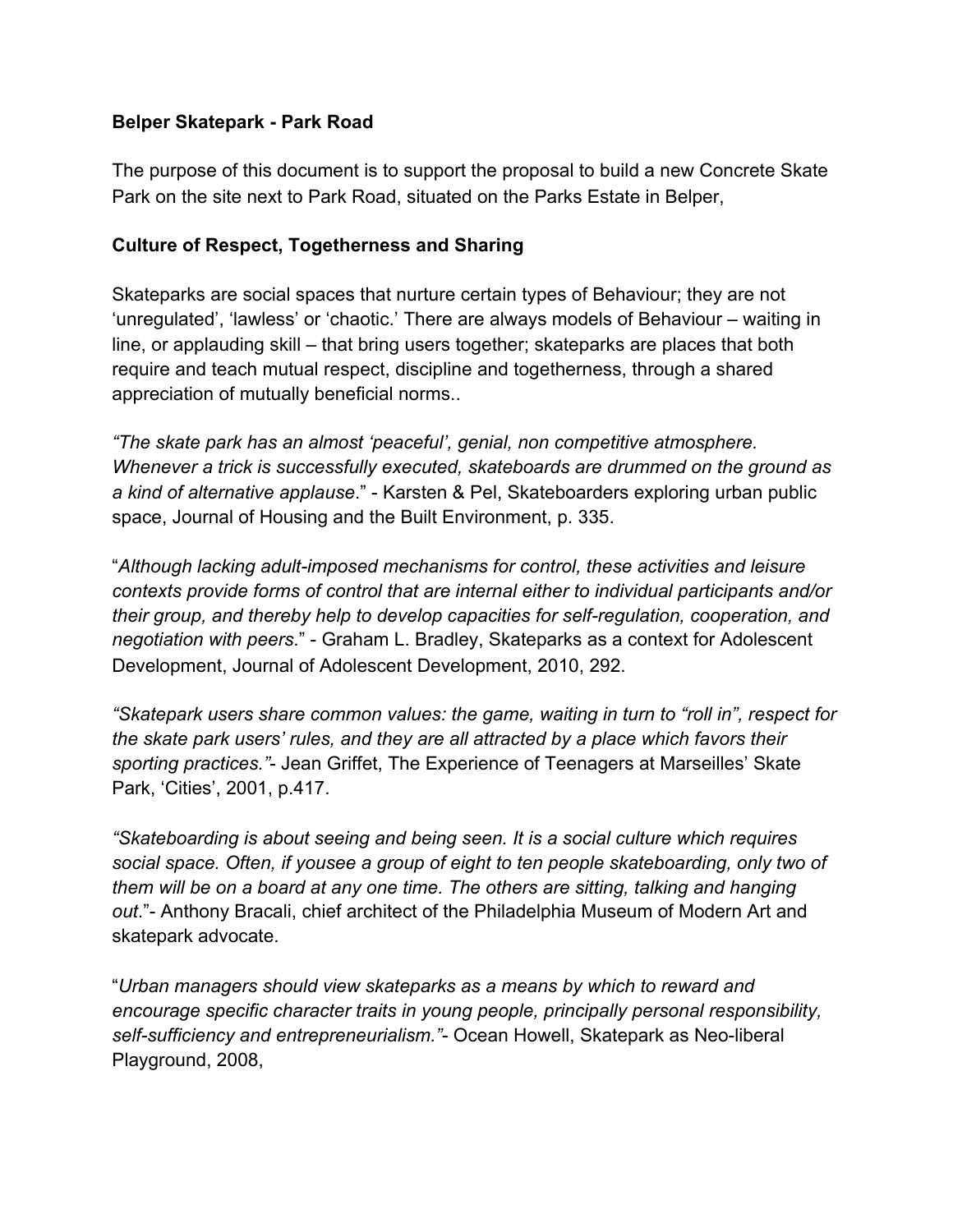### **Health Benefits and the Negligible Risk of Injury**

Skateboarding has a reputation as being more dangerous than more established team sports, although the emerging statistical data shows that this myth is just that. It should also be recognised that a great many people are not getting nearly enough exercise, and that skateparks are places that teach people from a young age that exercise is not only necessary for good health, but a good thing in itself. The public provision of free-to-use sporting areas is part of a council's responsibility to promote the good health and general well being of its citizens. Skateparks are good for public health!

*"Perhaps the most damaging prejudice is the notion that skateboarding is an unsafe sport. When compared to other recreational activities, skateboarding has a smaller percentage of reported injuries per participant (.49%) than other activities, including soccer (.93%), baseball (2.25%) and basketball (1.49%)."*- Worth W. Everett MD, Skatepark Injuries and the influence of Skatepark design, The Journal of Emergency Medicine, 6

*"If present trends continue it is estimated that half of the UK's children could be obese by 2020."*- Economic and Social Research Centre, 2006, [www.esrc.ac.uk](http://www.esrc.ac.uk/)

 *"According to the Consumer Products Safety Commission, skateboarding has a smaller percentage of reported injuries per participant than soccer, baseball, basketball...Granted , many skateboarding accidents are simply not reported – but this speaks well of skateboarders, who apparently feel that safety is their responsibility, as are injuries when they happen."*- Thompson, A good Thrashing, Landscape Architecture magazine, 1998, p81.

*"Children and young people should achieve a total of at least 60 minutes of at least moderate physical activity each day."*- Issy Hamilton, Children's Play Council, Play and Health Fact sheet (2006.)

*"Potential safety advantages of a skatepark are numerous: good lighting, regularly maintained skating surfaces, routine structural inspection and upkeep, enclosed (or semi-enclosed) areas that effectively eliminate external factors such as cars, buses, sidewalk cracks, street pot-holes, and pedestrian traffic."*- Worth W. Everett MD, Skatepark Injuries and the influence of Skatepark design, The Journal of Emergency Medicine, 7.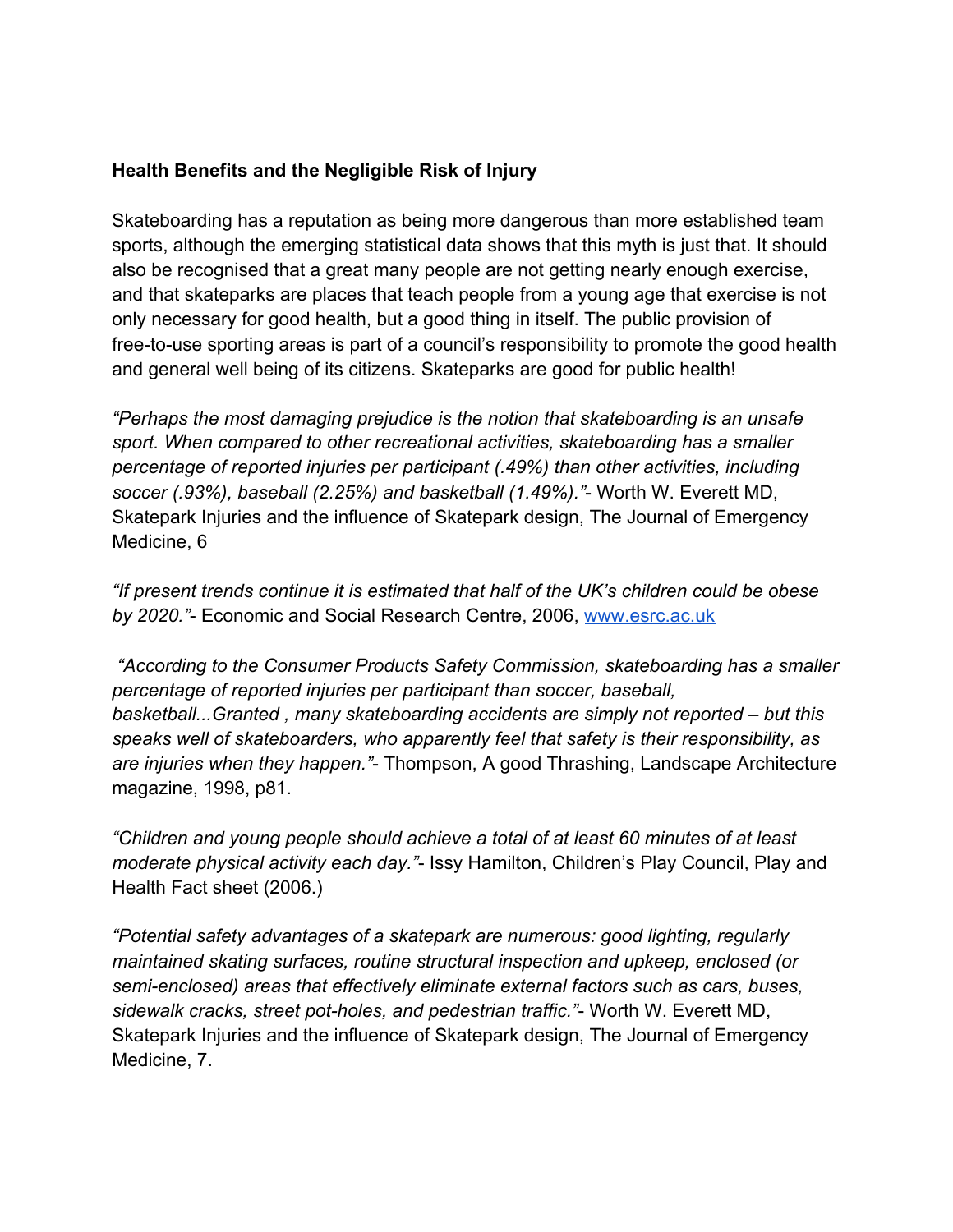### **The Effects of a Skatepark on Crime and Youth/Police Relations**

Anecdotal evidence suggests that the provision of public skateparks can dramatically improve the sometimes antagonistic relationship between police forces and young people; far from places of lawlessness, skateparks are places where people work within codes of behavior, and are spaces where sometimes aggressive energies are focused on positive sporting goals. It is important to realise that the public provision of sports facilities – from tennis courts to skateparks – is part of the responsibility of the local and central government. These places offer the chance to relax, to exercise, and allow young people a place to enjoy activities together; they are important places for the well being of society.

*"We haven't had yet one call from a resident of Dawlish complaining about skateboarding [since the skatepark opening], this means the workload over any given weekend has been cut by 30%."*- Gary Cairns, Police Community Support Officer, Dawlish

*"The skatepark is important to the local community because it gives the children somewhere to go, it gives them a focus – a hobby, if you will – which keeps them off the streets and out of trouble; it's fantastic, really"-* Steve Randall, Police Community Support Officer, Macclesfield.

*Parks will be largely self-supervised, self-maintained, and self-policed.* - Ocean Howell, Skatepark as Neo-liberal Playground, 2008, 490.

Bill Fowler (superintendent of Recreation and Human Services for the City of Huntington Beach – CA) describes the end result as a win/win situation in what was before thought to be a zero-sum game.

*"Soon after the park was built, police were expending less time and resources chasing skateboarders. "They were working with the kids, and in turn, the kids were feeling less antagonized by the authority figures. The presence of skateboarders can deter vandalism, drug use, prostitution, and homeless encampments."* - Ocean Howell, Skatepark as Neo-liberal Playground, 2008, 485

*"A marked drop of 34.9% in levels of youth disorder was recorded in Beat 6, where the skatepark is located, since 2002-2006. Anecdotal evidence suggests that there is a*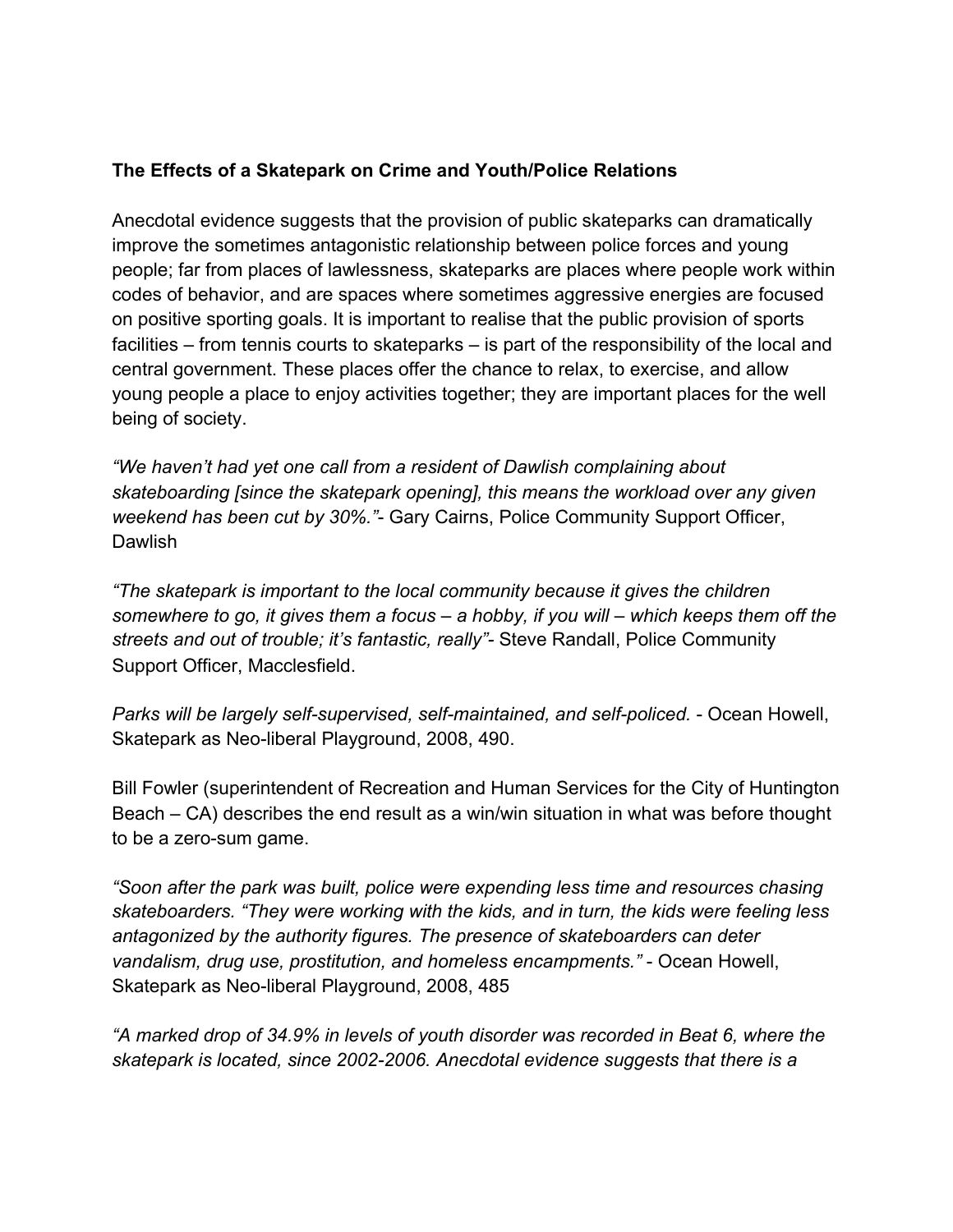*code of honour among those who attend the skatepark. This encourages youths to behave appropriately for fear of spoiling it for others.*" - Strathclyde Police Report.

# **Why Sprayed Concrete?**

Unlike fitting together pre-cast moulds, free-form construction allows architects the freedom to create progressive designs, especially where one transition merges into another - allowing us to design the park that perfectly meets the requirements of the site, user-group and the local community. "With pre-cast, every piece has to be cast in a mould, it's heavily engineered and it's a lot more concrete, so in that way it's less environmentally friendly because you use about three times the amount of concrete. So that's cost, an environmental impact and you're having a limited design."- Jeremy Donaldson, Professional Skatepark Designer and Architect.

Concrete has many advantages over other materials:

- It's an ideal hardwearing riding surface and skaters' and riders' first choice.
- It's vandal-proof, even under the most severe conditions.
- It will not rust, rot, decay, burn, break, or bend, and doesn't contain loose fixings.
- It's much quieter than steel or wood.
- It gives good traction and the least slippery when wet, it also dries the quickest.
- Concrete is far more durable and low maintenance than any other skatepark material.

## **Are Concrete Skateparks That Noisy?**

Unlike wood or metal, skating on high quality smooth concrete produces little noise, which is one of the reasons why this material is preferred. Other skate noise comes from 'popping' the board and landing during tricks as well as the typical ambient sound of young people at play.

The Skate Park Association of the USA (SPAUSA) have tested the noise of different skateparks made using different materials - the results are that concrete is quieter than all other wooden and metal ramps.

According to SPAUSA - "Studies show that a skatepark has no more noise than the ambient surrounding noises that exist in other parks and is not nearly as noisy as a baseball park." Measurements were taken from a concrete in-ground park:

Test park Santa Monica Skatepark approx 18,000 sq feet with 50 participants at the time of measuring.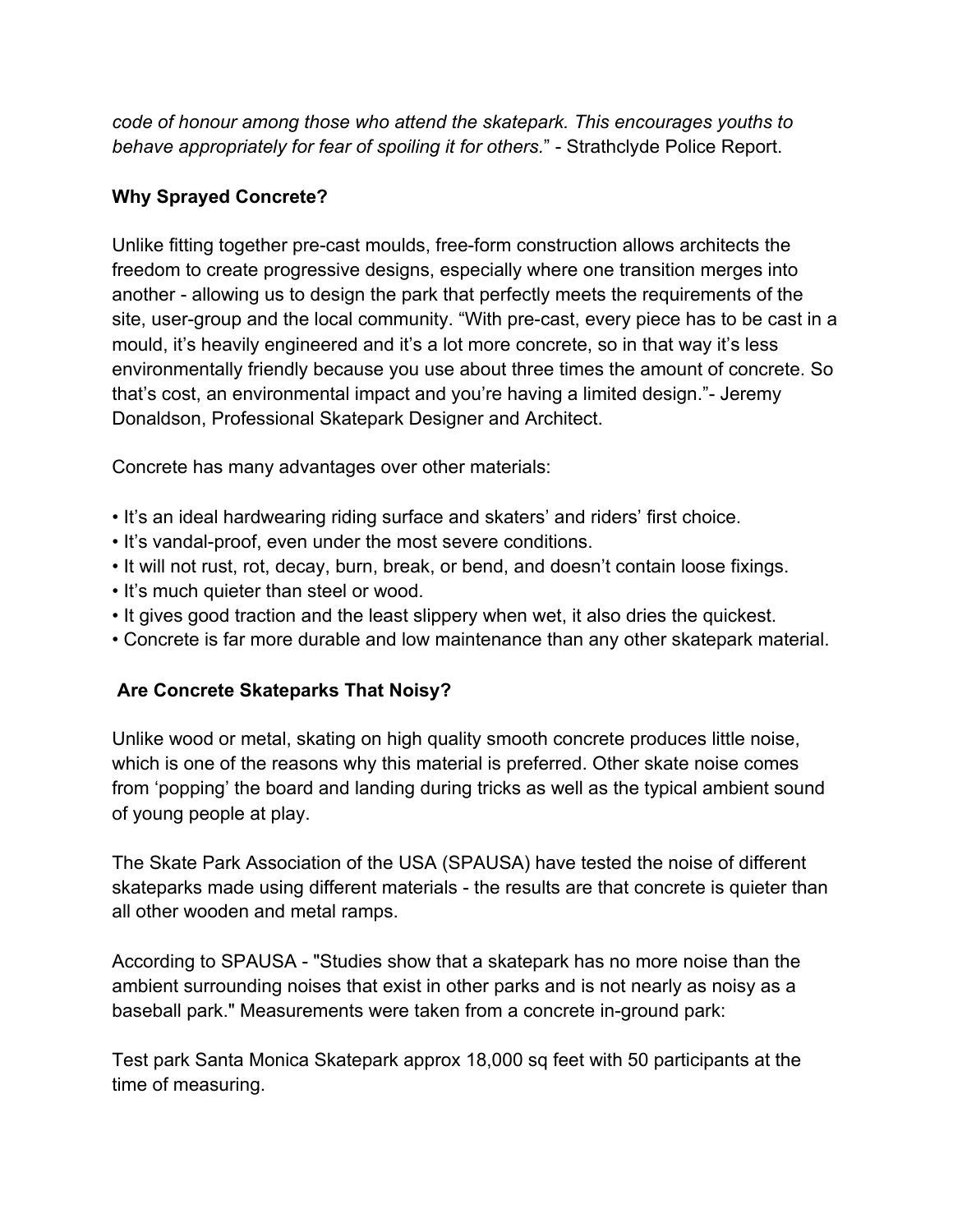| Location              | <b>dB Low Reading</b> | dB High Reading |
|-----------------------|-----------------------|-----------------|
| <b>Ambient Noise</b>  | 64                    | 72              |
| 30 Feet From Entrance | 65                    | 70              |
| Entrance              | 66                    | 74              |
| <b>Inside Park</b>    | 63                    | 76              |
| At the Bowl           | 64                    | 78              |

To put this in perspective the following table shows the decibel levels of other sounds:

| <b>Decibel Comparison Chart</b> |             |
|---------------------------------|-------------|
| <b>Whisper Quiet Library</b>    | 30dB        |
| <b>Normal Conversation</b>      | $60 - 70dB$ |
| <b>Normal Piano Practise</b>    | $60 - 70dB$ |
| Skatepark Ambience 30 ft        | 63 - 78dB   |
| Telephone                       | 80dB        |
| <b>City Traffic Inside Car</b>  | 85dB        |
| Chainsaw                        | 100dB       |
| <b>Loud Rock Concert</b>        | 115dB       |

*"The stock arguments made by people against the installation of skateparks usually rely upon anecdotal evidence, unrelated issues, or just their unsubstantiated opinions about skateboarders and skateboarding. Most opponents will take reasonable concerns and inflate them into seemingly titanic issues: noise, crowds, increased traffic, parking problems, illicit activity, and so on. They will not usually ask how much noise a*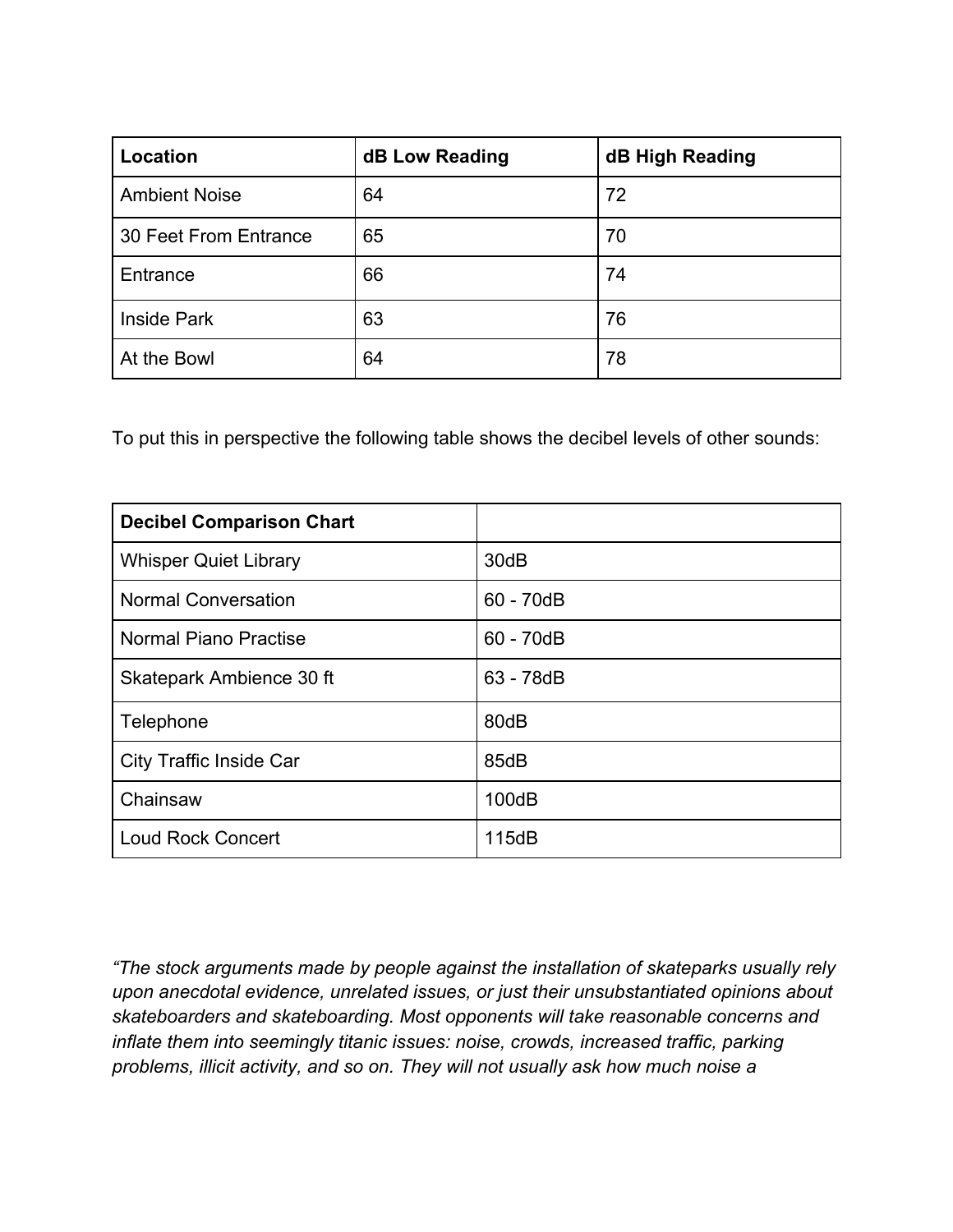*skatepark generates, for example, but tell the audience that skateparks are noisy."* [www.skatepark.org](http://www.skatepark.org/)

Some projects have had local residents protest against the idea of a skatepark mostly because of their preconceived ideas of what a skateboarder, BMX rider or inline skater is. It is up to you to prove to them that these stereotypical judgements are false and in fact these sports are a great form of self-expression and physical activity. Skateparks are an encouraging place for young and old people to gather.

## **Why Do We Need a New Skatepark in Belper?**

The current Skatepark in Belper is situated behind B&M Bargains. During Youth Engagement with Extreme Wheels, young people who use the current Skatepark have raised a number of issues with the current skatepark. These include:

- Poor location means younger users are reluctant to use the park due to safety/safeguarding concerns - a new more open location will be far more inclusive.
- Current "hidden" location is likely to attract anti-social behaviour There have been a number of incidents over the last few years including arsene and graffiti.
- Current equipment is no longer fit for purpose and needs to be replaced.
- The size of the current skatepark is not appropriate for the number of users (see evidence from Extreme Wheels.)
- There is a risk that the lease on the land where the skatepark is currently located will not be renewed, and the land sold.

Amber Valley Borough Council have recently made some improvements to the current Skatepark. However, these are short-term.

## **Extreme Wheels**

Extreme Wheels were commissioned by the Community Safety Partnership to carry out Youth Engagement at the current skatepark. Here are their findings.

Total Number of Engagements - 213

- · Gender Split Male 166, Female 47
- Age range 12 to 21, average age 13 to 16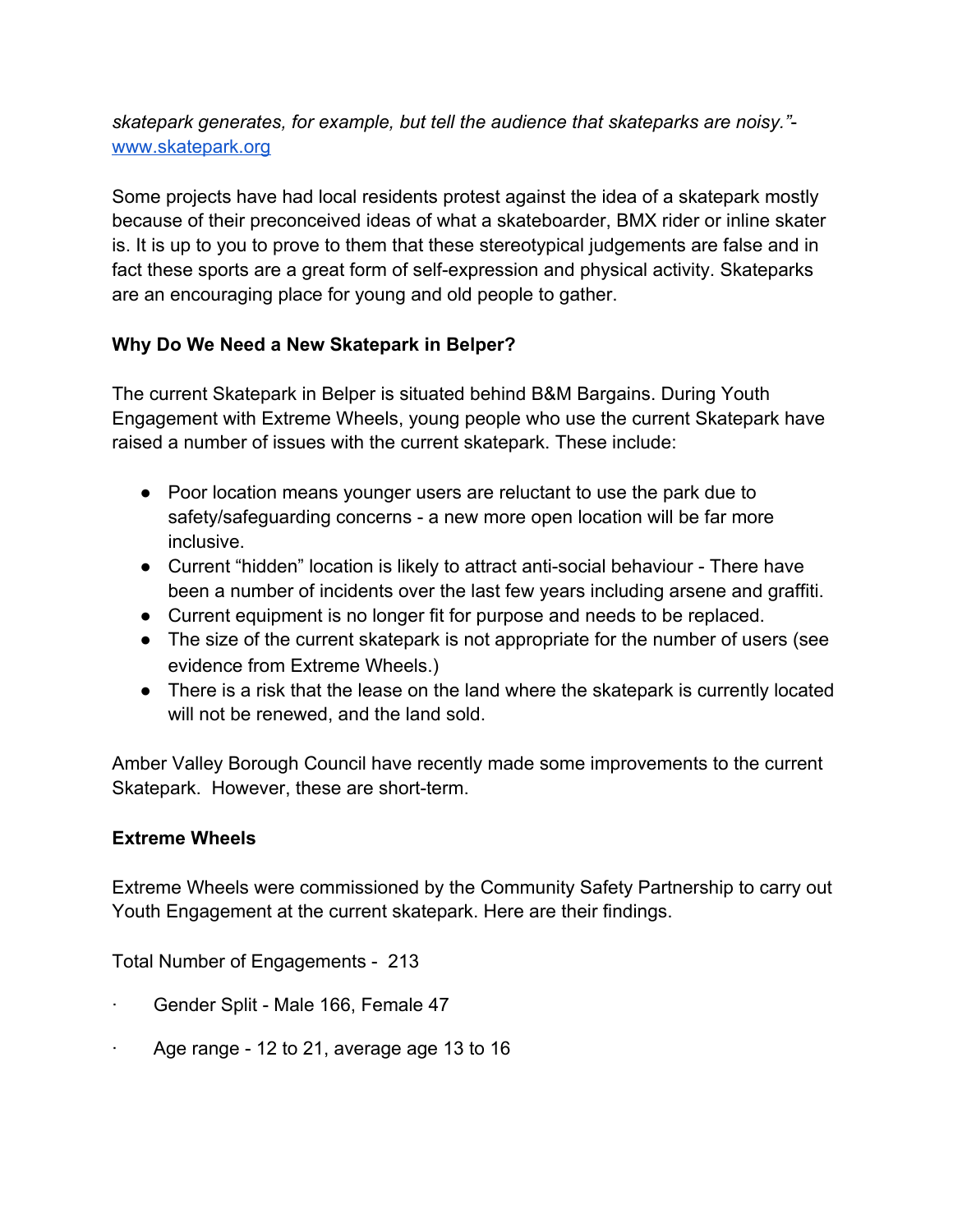Day of the week and times – Day rotated each week from Tues through to Friday, times of visits ranged from 13:00 to 19:50. However, the older young people tended to go out late afternoon to early evening.

Points to note

- During the July to Oct, Extreme Outreach did not advertise its services as we couldn't promote mass gatherings due to government restrictions, so the young people that the team engaged with were there on their own accord. Whilst interacting with the young people they advised, if Extreme Wheels could have advertised and run normal events/sessions. They said there would have been a great number of young people attending.
- Belper has a massive skateboard community, with the skate park being well used by young people from the town and surrounding communities
- The young people said that no organisation works with them on the skate park and Extreme Wheels was the first to engage with them, they kind of felt 'left out' as they see holiday programmes, after schools clubs and sports clubs being catered for, but nothing on the skatepark
- They want to raise the profile on the benefits of Skateboarding and BMXing in the community especially as both disciplines are both in the next Olympics.
- They want to show the positive nature of the venue to young people and parents who don't come to the skatepark, who maybe perceive it as an area of ASB.
- Want an organisation like Extreme Wheels to put on weekly events, organise competitions and work with the skateboard community in providing further opportunities to the wider community as well as organise local competitions.
- Young people want to put on a showcase event to provide the wider community of Belper the talent within the town, as there is nothing organised at a grassroots level for skateboarding or BMX
- The young people want the non-skateboarding community to understand their sport/lifestyle without conforming to other organisation agendas when considering future development of a skatepark and events.
- An overwhelming support from young people who we met in the summer said that they would welcome Extreme Wheels sessions if it focuses on them and the Extreme Sports it offers.

**The data provided by Extreme Wheels and communications from users of the current skate park demonstrate the need and desire for a new, more sustainable skatepark that can cater for the Town's needs.**

**Why Park Road?**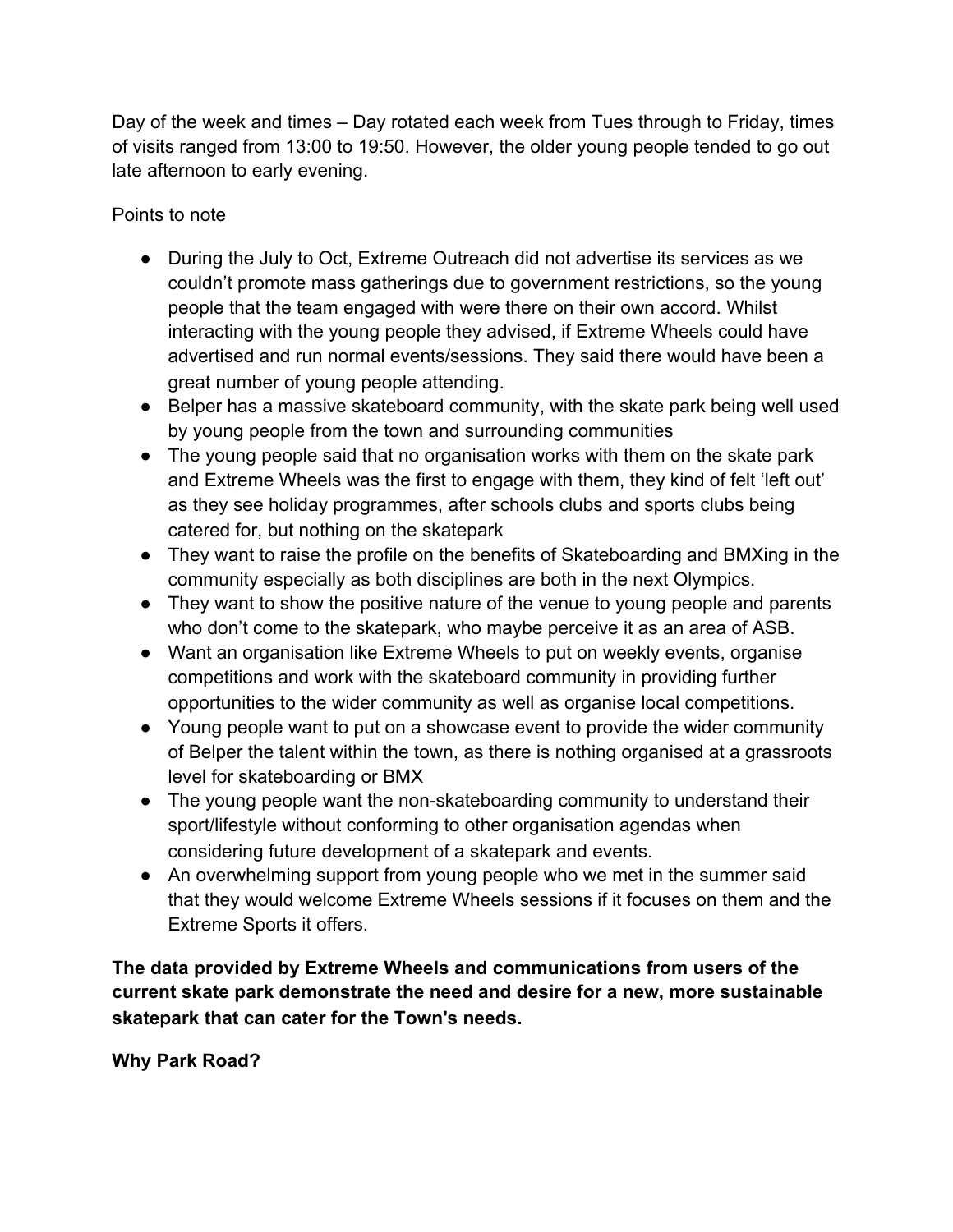A number of different locations were looked at throughout the Town with members of the Skateboard Community. These included:

- Whitemoor Recreation Ground
- Bargate Road
- The Fleet
- Park Road Recreation Ground

### **Park Road was agreed as the best location. The land will be leased of Amber Valley Borough Council at Peppercorn Rent.**

Bargate Road was deemed too far out of Town, and is placed on an incline, making it inappropriate for a Skatepark.

The Fleet is also on a steep incline, also making it inappropriate to use.

Whitemoor was deemed that it may be too close to housing, and there are also already recreational facilities in the area.

The Parks Estate is located in the Belper South, Milford and Makeney Ward of Belper. The estate has a larger proportion of Social Housing than the rest of Belper combined, along with some newer developments.

The estate like many across the UK suffers from a lack of investment, and the socio-economic issues that arise from this.

The Blue Box is a community based Charity, founded to help tackle these issues on the estate. They are currently in the process of fundraising to build a new community facility which will be located next to the proposed Skatepark site. They have identified that compared to the rest of Belper, the area lacks recreational and leisure facilities for young people. This has been made even clearer during the Covid-19 Pandemic.

Building a concrete Skatepark will also ensure that it is used by people outside of Belper, meaning that shops and businesses on The Parks Estate will get an economic boost once the new facility is built.

#### **A new Skatepark will give some much needed investment to the area.**

#### **Fundraising**

A new concrete Skatepark will cost around £150,000 depending on design. There are a number of ways to achieve this:

**● Public Works Loan**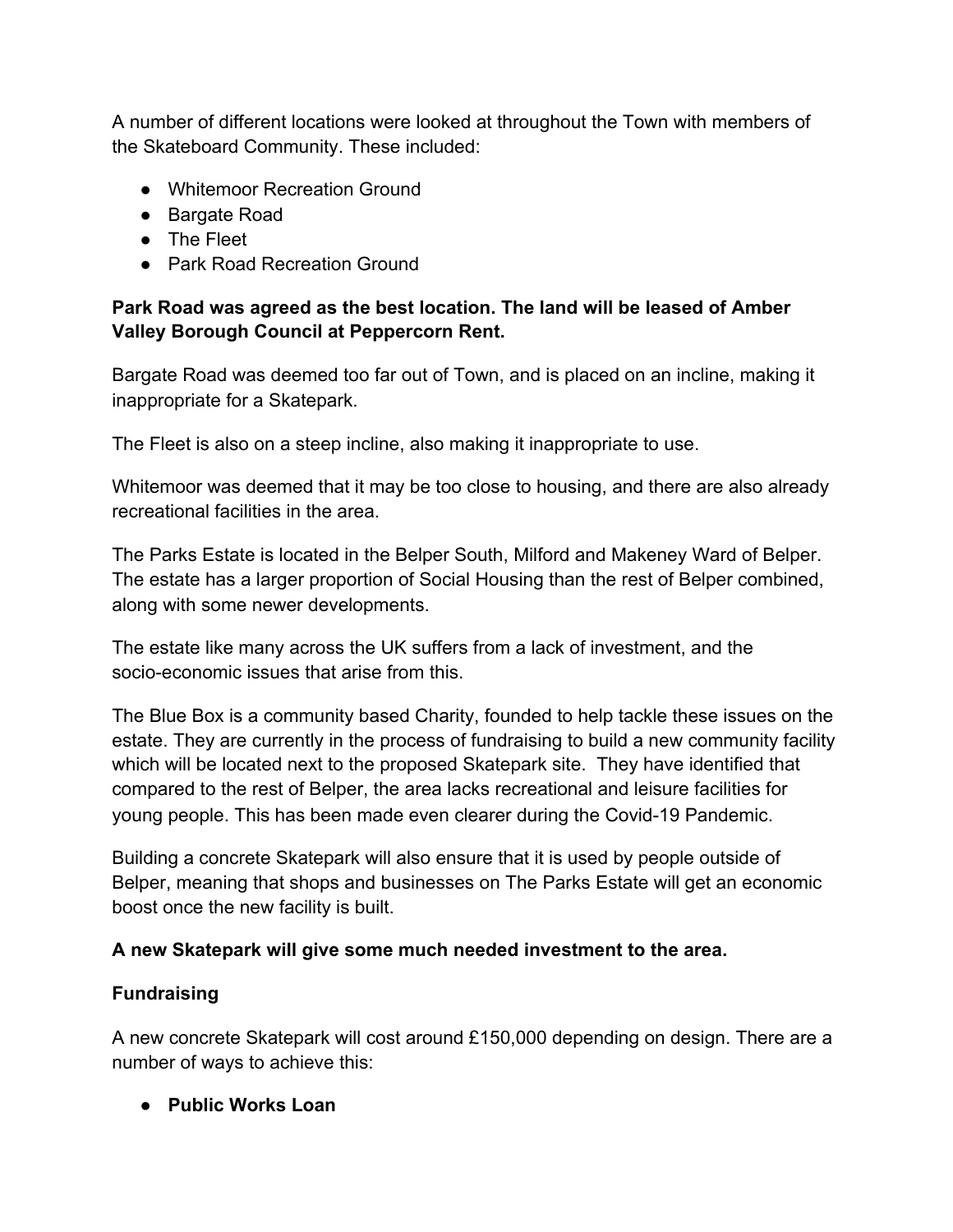The PWLB lending facility is operated by the UK Debt Management Office (DMO) on behalf of HM Treasury. The facility provides loans to local authorities, and other specified bodies, from the National Loans Fund, operating within a policy framework set by HM Treasury. This borrowing is mainly for capital projects. A Public Works Loan can be used to provide all or some of the funds to pay for the construction of a new facility.

Here is a breakdown of the repayments should a Public Works Loan be used to secure the full amount.

| <b>Borrowing Period (Years)</b> | <b>Yearly Cost</b> |
|---------------------------------|--------------------|
| 10 years                        | £15334.68          |
| 20 years                        | £9333.72           |
| 30 years                        | £7303.02           |
| 40 years                        | £6350.06           |

# **● Section 106 Agreements**

Section 106 (S106) Agreements are legal agreements between Local Authorities and developers; these are linked to planning permissions and can also be known as planning obligations.

Section 106 agreements are drafted when it is considered that a development will have significant impacts on the local area that cannot be moderated by means of conditions attached to a planning decision.

There may be money from Section 106 Agreements that can be used to help fund the building of a new facility. Amber Valley Borough Council will need to be contacted to investigate whether this is the case.

# **● Grant Funding**

Grant funding to help fund the building of the new facility is limited. Following is a short list of possible funders. **However, securing the funding is a highly competitive process and is not guaranteed.**

- The Gannet Foundation
- The Tony Hawks Foundation
- Ronald McDonald House Charity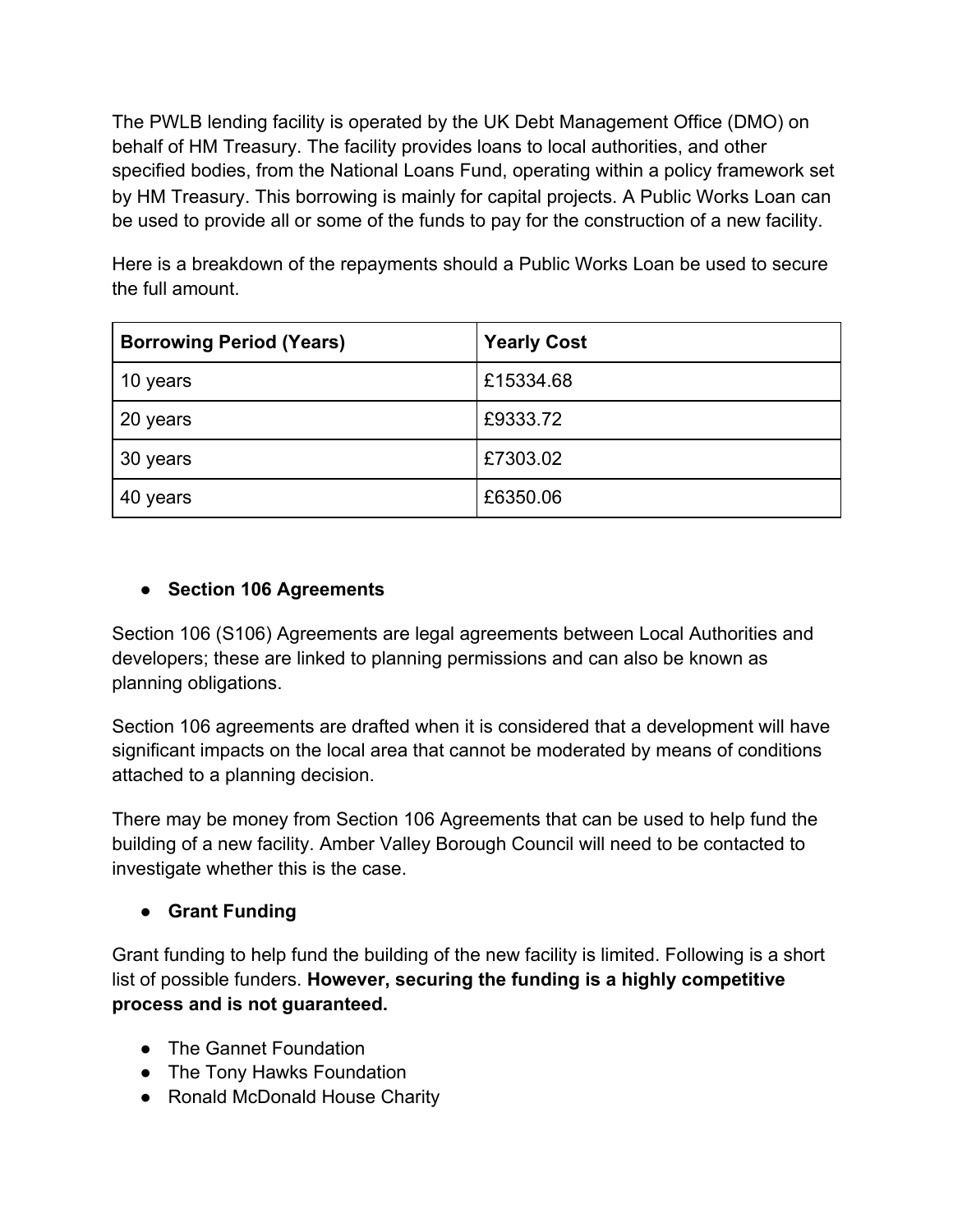- Sports England
- National Lottery

Each funder will have their own criteria which will need to be met.

#### **Hereford Case Study**

The purpose of this case study is to give some concrete examples of the processes outlined above, and to show some of the typical stages that the skatepark goes through. Think of the following as an ideal to get a skatepark!

 In July 2004, fifty young people arrived at a weekly county council meeting and gave some solid arguments for a skatepark in Hereford. The councillors were so impressed with the group that they agreed to set up a committee to plan for a skatepark in Hereford. This committee decided to form a charity named Wheeled Sports 4 Hereford (WS4H). Everyone involved worked on a voluntary basis.

Within a few weeks, over 300 young people had contacted WS4H, whether to simply give support, or to get involved with the design process. Several people wrote to local newspapers, and soon the effort to get a skatepark began to get the support of other organisations. The local police, for example, were then receiving on average a complaint every two days about skateboarding, and so were keen for skateboarders to get a place of their own.

Herefordshire City Council agreed to lease some land (see below) for 25 years for a 'peppercorn' fee. They also agreed to put £50,000 towards the building of the park. WS4H then contacted Wheelscape. Designers went and met the users, talked about what they wanted, and began to work on plans for the park together. WS4H then decided to build the park in three stages: stage 1 would be a plaza style, stage 2 would add a transition section, and stage 3 will see the existing park ringed with a new street section.

Through collaboration, a design for stage one emerged and, eight weeks after they started, the build team finished it. After the success of the first stage, a number of organisations agreed to give financial support to the park. The Big Lottery Play Fund donated £50,000; Crest Homes paid £55,000 through section 106 agreements; the Youth Opportunities fund donated another £55,000; the local police force gave £10,000. The park is now sponsored by six local businesses!

Stage 2 (see below) was designed collaboratively, was built in January and February 2010 and is probably being skated as you read this (!)